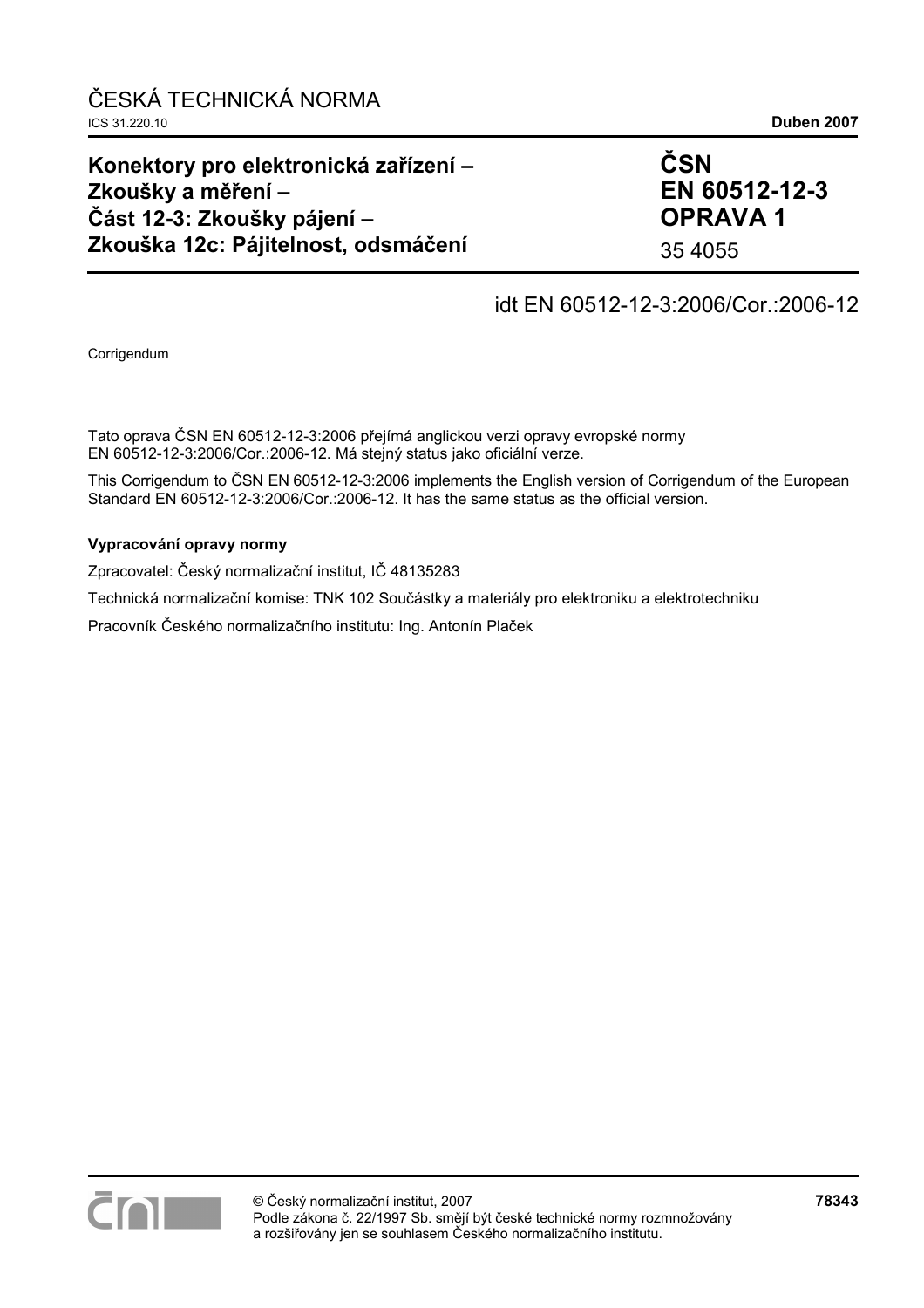

Corrigendum to EN 60512-12-3:2006

English version

\_\_\_\_\_\_\_\_\_\_\_

**Foreword** 

**Replace** the last paragraph by:

Annex ZA has been added by CENELEC.

**Add** Annex ZA (see overleaf):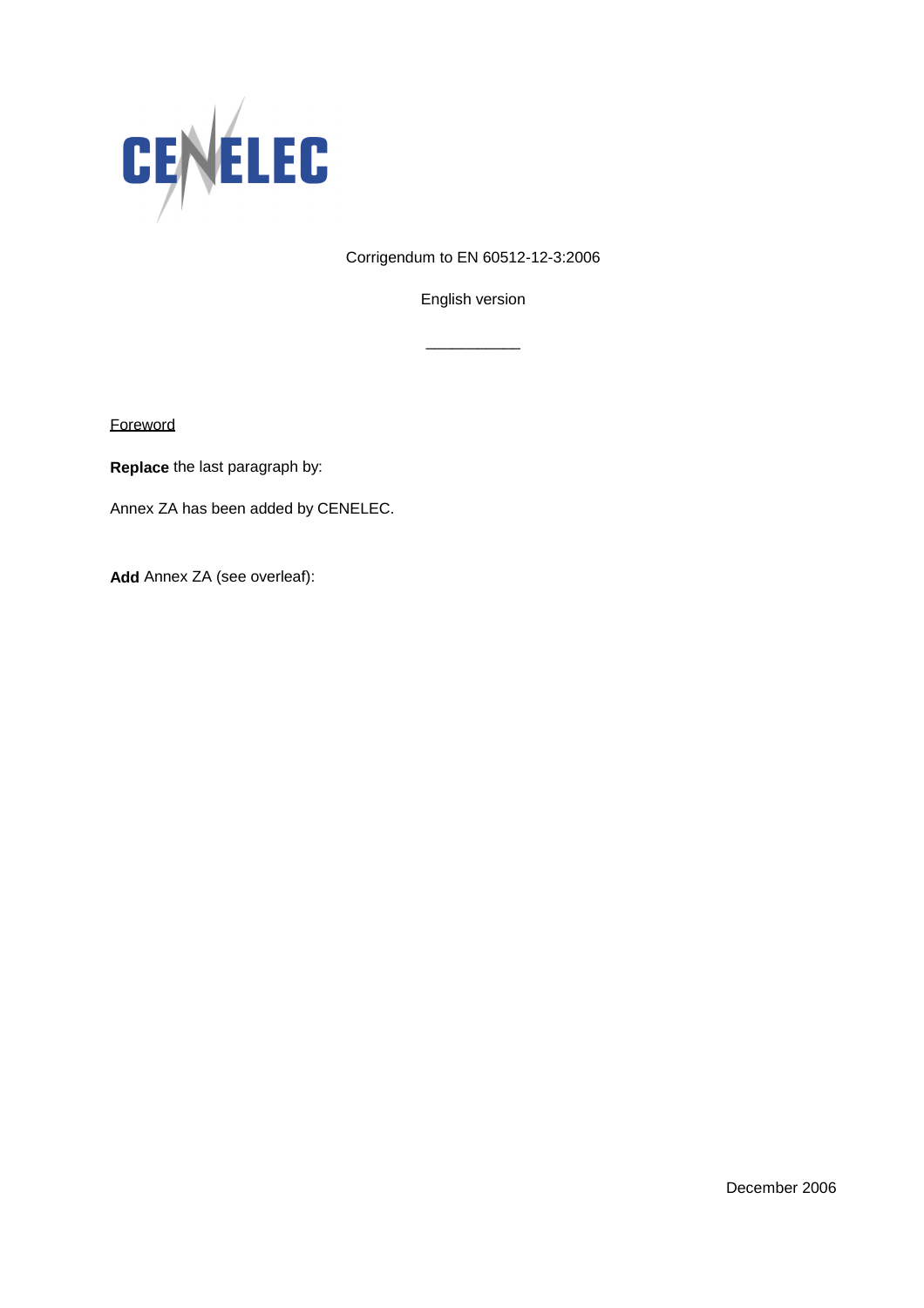# **Annex ZA**

### (normative)

### **Normative references to international publications with their corresponding European publications**

The following referenced documents are indispensable for the application of this document. For dated references, only the edition cited applies. For undated references, the latest edition of the referenced document (including any amendments) applies.

NOTE When an international publication has been modified by common modifications, indicated by (mod), the relevant EN/HD applies.

| Publication    | Year  | Title                                                                                                                                                                                            | EN/HD                             | Year               |
|----------------|-------|--------------------------------------------------------------------------------------------------------------------------------------------------------------------------------------------------|-----------------------------------|--------------------|
| IEC 60068-2-58 | $-1)$ | Environmental testing<br>Part 2-58: Tests - Test Td: Test methods for<br>solderability, resistance to dissolution of<br>metallization and to soldering heat of surface<br>mounting devices (SMD) | EN 60068-2-58<br>+ corr. December | $2004^{2}$<br>2004 |
| IEC 60512-1-1  | $-1)$ | Connectors for electronic equipment - Tests EN 60512-1-1<br>and measurements<br>Part 1-1: General examination - Test 1a:<br>Visual examination                                                   |                                   | $2002^{2}$         |
| IEC 60512-12-1 | $-1)$ | Connectors for electronic equipment - Tests<br>and measurements<br>Part 12-1: Soldering tests - Test 12a:<br>Solderability, wetting, solder bath method                                          | EN 60512-12-1                     | $2006^{2}$         |
| IEC 60512-12-2 | $-1)$ | Connectors for electronic equipment - Tests<br>and measurements<br>Part 12-2: Soldering tests - Test 12b:<br>Solderability, wetting, soldering iron method                                       | EN 60512-12-2                     | $2006^{2}$         |

\_\_\_\_\_\_\_\_\_\_\_

j

<sup>1)</sup> Undated reference.

<sup>2)</sup> Valid edition at date of issue.